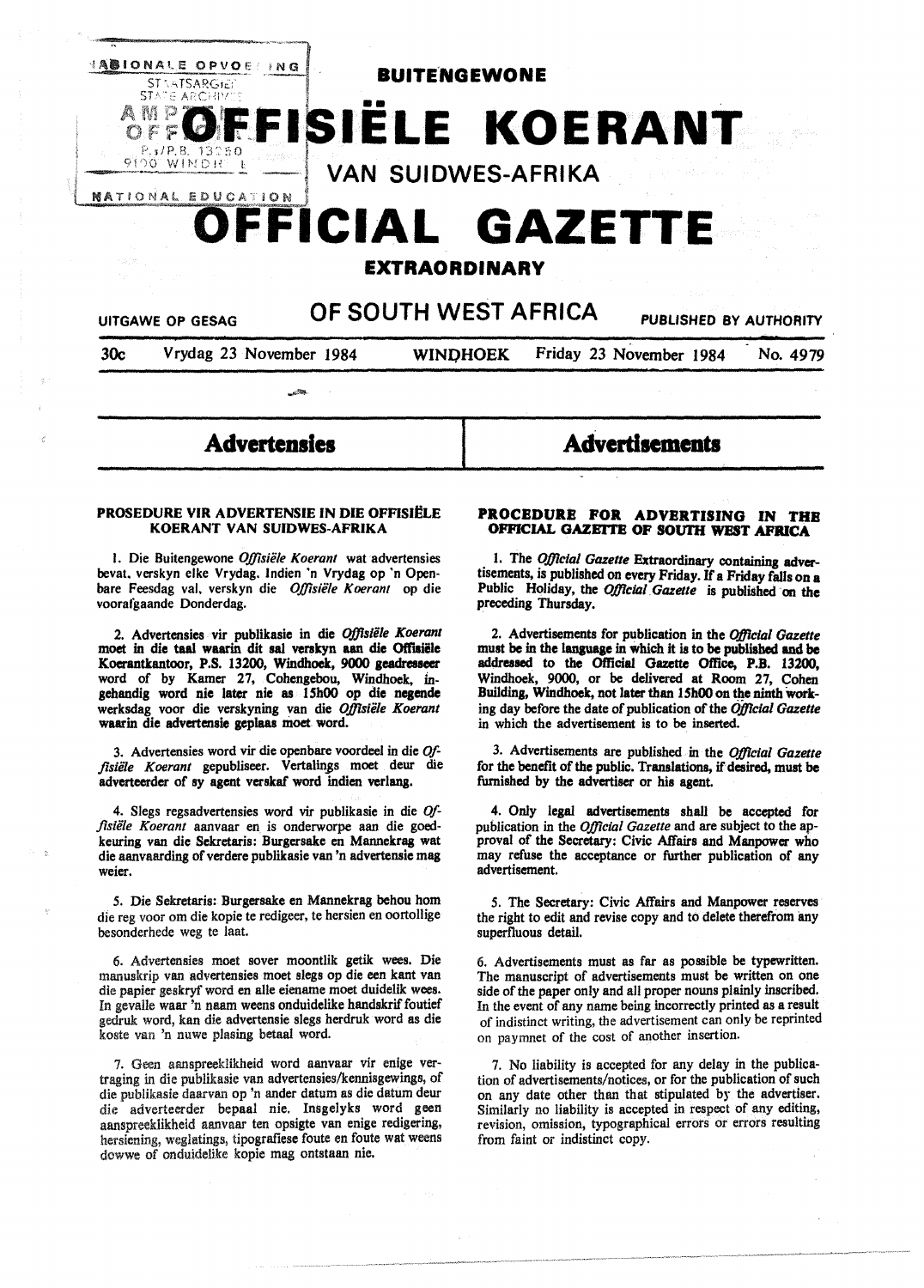8. Die adverteerder word aanspreeklik gehou vir enige skadevergoeding en koste wat voortvloei uit enige aksie wat weens die publikasie hetsy met of sonder enige weglating, foute, onduidelikhede of in watter vorm ookal, van 'n kennisgewing teen die Administrateur-generaal ingestel word.

9. Die jaarlikse intekengeld op die *Offisiële Koerant* is R20,00 posvry in hierdie gebied en die Republiek van Suid-Afrika, verkrygbaar by Swapers Beperk, Posbus 56, Windhoek, 9000. Oorsese intekenaars moet posgeld vooruitbetaal. Enkel eksemplare van die Offisiële Koerant is verkrygbaar van Swapers Beperk, Posbus 56, Windhoek, 9000 teen die prys soos gedruk op eksemplaar. Eksemplare word vir slegs twee jaar in voorraad gehou.

10. Die koste vir die plasing van kennisgewings is soos volg en is betaalbaar by wyse van tjeks, wissels, pos- of geldorders:

#### LYS VAN VASTE TARIEWE

| GESTANDAARDISEERDE ings<br><b>KENNISGEWINGS</b>                                                                                                                                                                                                                                                                                                                                                                                                                                                             | Tarief per<br>plasing<br>R |
|-------------------------------------------------------------------------------------------------------------------------------------------------------------------------------------------------------------------------------------------------------------------------------------------------------------------------------------------------------------------------------------------------------------------------------------------------------------------------------------------------------------|----------------------------|
|                                                                                                                                                                                                                                                                                                                                                                                                                                                                                                             | 3,25                       |
| Aktes: Verlore dokumente<br>. <b>.</b>                                                                                                                                                                                                                                                                                                                                                                                                                                                                      | 6,00                       |
| Besigheidskennisgewings                                                                                                                                                                                                                                                                                                                                                                                                                                                                                     | 5,00                       |
| Boedelwettekennisgewings: Vorms J. 187, 193                                                                                                                                                                                                                                                                                                                                                                                                                                                                 |                            |
| $197, 295, 297, 517$ en $519$                                                                                                                                                                                                                                                                                                                                                                                                                                                                               | 2,00                       |
| Derdepartyassuransie-eise om skadevergoeding                                                                                                                                                                                                                                                                                                                                                                                                                                                                | 2.50                       |
| Insolvensiewet- en maatskappywettekennisge-                                                                                                                                                                                                                                                                                                                                                                                                                                                                 |                            |
| wings: J. 28, J. 29. Vorms $1$ tot $9$                                                                                                                                                                                                                                                                                                                                                                                                                                                                      | $-4,00$                    |
| L.W. - Vorms 2 en 6 - bykomstige verkla-<br>rings volgens woordetaltabel, toegevoeg tot die<br>basiese tarief.<br>rigis, ne ražimiš                                                                                                                                                                                                                                                                                                                                                                         |                            |
|                                                                                                                                                                                                                                                                                                                                                                                                                                                                                                             | hes critics                |
| Naamsverandering (vier plasings)                                                                                                                                                                                                                                                                                                                                                                                                                                                                            | 25,00                      |
| Naturalisasiekennisgewings (insluitende 'n her-                                                                                                                                                                                                                                                                                                                                                                                                                                                             |                            |
| druk vir die adverteerder)                                                                                                                                                                                                                                                                                                                                                                                                                                                                                  | 2.00                       |
| Onopgeëiste geld — slegs in die Buitengewone                                                                                                                                                                                                                                                                                                                                                                                                                                                                |                            |
| Offisiële Koerantsluitingsdatum 15 Januarie (per                                                                                                                                                                                                                                                                                                                                                                                                                                                            |                            |
| inskrywing van "naam, adres en bedrag")                                                                                                                                                                                                                                                                                                                                                                                                                                                                     | 0,80                       |
| Slagterskennisgewings<br>$\mathbf{1}^{\prime}\mathbf{1}^{\prime}\mathbf{1}^{\prime}\mathbf{1}^{\prime}\mathbf{1}^{\prime}\mathbf{1}^{\prime}\mathbf{1}^{\prime}\mathbf{1}^{\prime}\mathbf{1}^{\prime}\mathbf{1}^{\prime}\mathbf{1}^{\prime}\mathbf{1}^{\prime}\mathbf{1}^{\prime}\mathbf{1}^{\prime}\mathbf{1}^{\prime}\mathbf{1}^{\prime}\mathbf{1}^{\prime}\mathbf{1}^{\prime}\mathbf{1}^{\prime}\mathbf{1}^{\prime}\mathbf{1}^{\prime}\mathbf{1}^{\prime}\mathbf{1}^{\prime}\mathbf{1}^{\prime}\mathbf{$ | 5.00                       |
| Slumopruimingshofkennisgewings, per perseel                                                                                                                                                                                                                                                                                                                                                                                                                                                                 | 4,00                       |
| Verlore lewensversekeringspolisse                                                                                                                                                                                                                                                                                                                                                                                                                                                                           | 2.00                       |
| NIE-GESTANDAARDISEERDE KENNISGEWINGS<br>Maatskappykennisgewings:                                                                                                                                                                                                                                                                                                                                                                                                                                            |                            |
| Kort kennisgewings: Vergaderings, besluite, aan-<br>bod van skikking, omskepping van maatskappye,<br>vrywillige likwidasies, ens.: sluiting van lederegis-<br>ters vir oordragte en/of verklarings van dividende                                                                                                                                                                                                                                                                                            | 11.00                      |
| Dranklisensiekennisgewings (in Buitengewone Of-<br>fisiële Koerante, t.w. Junie/TVl.; November/Kaap;<br>Januarie/OVS; April/Natal) per tweetalige                                                                                                                                                                                                                                                                                                                                                           |                            |
| aansoek                                                                                                                                                                                                                                                                                                                                                                                                                                                                                                     | 7,00                       |
| Verklaring van dividende met profytstate, notas<br>ingesluit                                                                                                                                                                                                                                                                                                                                                                                                                                                | - 25.00                    |
| Lang kennisgewings: Oordragte, veranderings met<br>betrekking tot aandele of kapitaal, aflossings, be-<br>sluite, vrywillige likwidasies                                                                                                                                                                                                                                                                                                                                                                    | 37,00                      |
| Handelsmerke in Suidwes-Afrika                                                                                                                                                                                                                                                                                                                                                                                                                                                                              | 11,00                      |
| Likwidateurs en ander aangesteldes se kennisge-<br>$wings$                                                                                                                                                                                                                                                                                                                                                                                                                                                  | 7,00                       |

8. The advertiser will be held liable for all compensation and costs **arising** from any action which may be instituted against the Administrator-General as a result of the publication of a notice with or without any omission, errors, lack of clarity or in any form **whatsoever.** 

9. The subscription for the *Official Gazette* is R20,00 per annum, post free in this territory and the Republic of South Africa, obtainable from Swapers Limited, P.O. Box 56, WINDHOEK, 9000. Postage must be prepaid by overseas subscriber. Single copies of the *Official Gazette* are obtainable from Swapers Limited, P.O. Box 56, Windhoek, 9000, at the price as printed on copy. Copies are kept in stock for two years only.

10. The charge for the insertion of notices is as follows and is payable in the form of cheques, bills, postal or money orders:

#### LIST OF FIXED TARIFF RATES

| STANDARDISED NOTICES<br>Wites                                                                                                                                                                              | Rate per<br>insertion<br>R |
|------------------------------------------------------------------------------------------------------------------------------------------------------------------------------------------------------------|----------------------------|
| Transfer of business<br>.                                                                                                                                                                                  | 3,25                       |
| Deeds: Lost documents                                                                                                                                                                                      | 6,00                       |
| Business notices                                                                                                                                                                                           | 5,00                       |
| Administration of Estates Acts Notices: Forms                                                                                                                                                              |                            |
| J. 187, 193, 197, 295, 297, 517 and 519                                                                                                                                                                    | 2,00                       |
| Third party insurance claims for compensation<br>Insolvency Act and Company Acts Notices: J. 28,                                                                                                           | 2,50                       |
|                                                                                                                                                                                                            | 4,00                       |
| $N.B.$ - Forms 2 and $6$ - additional statements<br>$\approx$ according to word count table, added to the<br>basic tariff.                                                                                 |                            |
| Change of name (four insertions)<br>.<br>Naturalisation notices (including a reprint for the                                                                                                               | 25,00                      |
| advertiser)                                                                                                                                                                                                | 2.00                       |
| Unclaimed moneys — only in the Official                                                                                                                                                                    |                            |
| Gazette Extraordinary, closing date 15 January                                                                                                                                                             |                            |
| (per entry of "name, address and amount")                                                                                                                                                                  | 0.80                       |
| Butchers' notices<br>Sium Clearance Court Notices, per premises                                                                                                                                            | 5,00<br>4,00               |
| Lost life insurance policies                                                                                                                                                                               | 2.00                       |
|                                                                                                                                                                                                            |                            |
| NON-STANDARDISED NOTICES                                                                                                                                                                                   |                            |
| Company notices:                                                                                                                                                                                           | R                          |
| Short notices: Meetings, resolutions, offer of com-<br>promise, conversion of companies, voluntary win-<br>dings-up, etc.: closing of members' registers for<br>transfers and/or declarations of dividends | 11,00                      |
| Liquor Licence Notices (in Gazettes, Extraor-                                                                                                                                                              |                            |
| viz. June/Tvl.; November/Cape; January/O.F.S.;                                                                                                                                                             |                            |
| April/Natal), per bilingual application<br>.                                                                                                                                                               | 7,00                       |
| Declaration of dividends with profit statements,<br>including notes                                                                                                                                        | 25,00                      |
| Long notices: Transfers, changes in respect of                                                                                                                                                             |                            |
| shares or capital, redemptions, resolutions, volun-<br>tary liquidations                                                                                                                                   | 37,00                      |
| Trade marks in South West Africa                                                                                                                                                                           | 11,00                      |
| Liquidators' and other appointees' notices                                                                                                                                                                 | 7.00                       |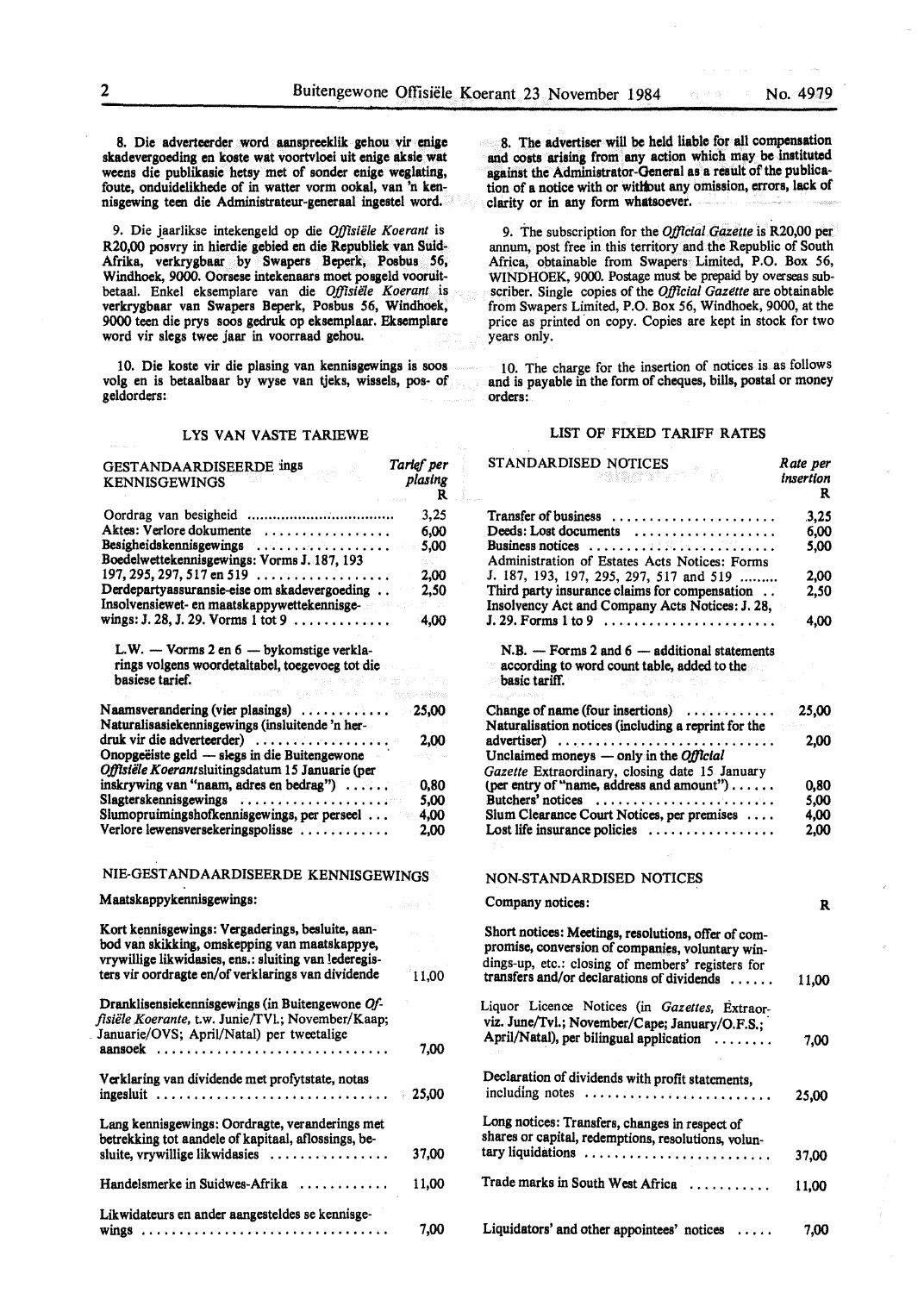GEREGTELIKE EN ANDER OPENBARE VERKOPE:

| Openbare veilings, verkope en tenders: |  |
|----------------------------------------|--|
|                                        |  |

## ORDERS VAN DIE HOF:

| Voorlopige en finale likwidasies                          |       |
|-----------------------------------------------------------|-------|
|                                                           |       |
| Vermindering of veranderings in kapitaal-                 |       |
| samesmeltings, aanbod van skikking  37,00                 |       |
| Geregtelike besture, kurator bonis en soortgelyke         |       |
| en uitgebreide bevel nisi                                 | 37,00 |
| Verlenging van keerdatum                                  | 4,00  |
| Tersydestellings en afwysings van petisies (J. 158)  4,00 |       |

11. Die koste vir die plasing van advertensies, behalwe die kennisgewings wat in paragraaf 10 genoem word, is teen die tarief van *56c* per sm dubbelkolom. (Gedeeltes van 'n am moet as voile sm bereken word).

12. Geen advertenaie word geplaas tenay die koste nie vooruitbetaal is nie. Tjeka, wiasels, pos- en geldorders moet aan die Sekretaris,: Burgersake en Mannekrag betaalbaar gemaak word.

#### Vonn/Form J 187

# **LIKWIDASIB- EN DISTRIBUSIEREKENING** IN **BESTORWE BOEDELS WAT TER INSAE LE**

Ingevolge artikel 35(5) van Wet 66 van 1965, word bierby kennis **gegee** dat duplikate van die likwidasie- en distribusierekenings ( eerste en rmale, *tensy anders vermeld)* in die boedels hieronder vermeld, in die kantore van die Meester en Landdroste soos vermeld en gedurende 'n tydperk van 21 dae (of korter of langer *indien speslaa/ vermeld)* vanaf gemelde datums of vanaf datum van publikasie hiervan, as dit later is, ter insae lê van alle persone wat daarby belang het.

Indien binne genoemde tydperk geen besware daarteen by die betrokke Meester ingedien word nie, gaan die eksekuteurs oor tot die uitbetalings ingevolge gemelde rekenings.

239/84 - MULDER Hendrik Jacobus 091105 01 003 6 Usakos Mulder (gebore Smith) 140 603 0020 000 Karibib Windhoek Barclays Nasionale Bank Beperk Posbus 1014 Kimberley.

229/84 - SUREN Manfred Eitel Arthur 281207 01 0007 9 Windhoek Windhoek Klaus Nieft - Agent for the Executrix c/o Keller & Neuhaus Trust Co. (Pty) Ltd. P.O. Box 156, Windhoek.

346/84 - TURNER Henry Chari 331115 5005 000 Plaas Heilbron, Distrik Aroab Hester Maria Josina Turner (geb. Louw) 371107 0006 001 Keetmanshoop Windhoek R.H. Meyeridricks, Bestuurder, Santamtrust Bpk. Posbus 4333, Kaapstad (Agent)

58/84 - JONES (Bachelor) Michael Raymond 14 10 1927 022274315W 59 Kenneth McArthur Street, Olympia, Windhoek, SWA not applicable Windhoek Arthur Young & Company P.O. Box 1857 Windhoek 9000.

332/84 - THOMAS (Gebore van der Walt) Johanna Sophia J.T. Potgieter Tehuis Johannes Albertus Thomas 081107 0100 012 Windhoek Barclays Nasionale Bank Ud. Posbus 1014 Kimberley.

SALES IN EXECUTION AND OTHER PUBLIC SALES:

| Sales in execution $\ldots \ldots \ldots \ldots \ldots \ldots \ldots$ 18,00   |  |  |       |
|-------------------------------------------------------------------------------|--|--|-------|
| Public auctions, sales and tenders:                                           |  |  |       |
| Up to 75 words $\ldots \ldots \ldots \ldots \ldots \ldots \ldots \ldots$ 6,00 |  |  |       |
| $76$ to 250 words $\ldots \ldots \ldots \ldots \ldots \ldots \ldots$          |  |  | 15.00 |
|                                                                               |  |  |       |
|                                                                               |  |  |       |

ORDERS OF THE COURT:

| Provisional and final liquidations or seque-            |       |
|---------------------------------------------------------|-------|
| strations                                               | 14.00 |
| Reduction or change in capital mergers, offer of        |       |
| compromise                                              | 37.00 |
| Judicial managements, curator bonis and similar         |       |
|                                                         | 37.00 |
| Extension of return date                                | 4,00  |
| Supersession and discharge of petitions (J. 158).  4,00 |       |

11. The charge for the insertion of advertisements other than the notices mentioned in paragraph 10 is at the rate of *56c* per cm double column. (Fractions of a cm must be calculated **as a** cm).

12. No advertisements shall be inserted unless the **charae**  is prepaid, Cheques, drafts, postal or money orders must be made payable to the Secretary: Civic Affairs and Manpower.

#### **LIQUIDATION AND DISTRIBUTION ACCOUNTS** IN **DECEASED ESTATES LYING FOR INSPECTION**

In terms of section 35(5) of Act 66 of 1965, notice is hereby given that copies of the liquidation and distribution accounts (first and final, *unless otherwise stated)* in the estates specified below will be open for the inspection of all persons interested therein for a period of 21 days (or shorter or longer if *specially stated)* from the date specified or from the date of publication hereof, whichever may be the later, and at the offices of the Master and Magistrates as stated.

Should no objection thereto be lodged with the Master concerned during the specified period, the executors will proceed to make payments in accordance with the accounts.

160/84 - WERNER Ernst Emil 2808195019108 16 Behring Street Windhoek West Anny Adele Dora Werner According to German Law 20-12-1928 2812200100045 Windhoek A.A.D. Werner P.O. Box 1075 Windhoek 9000.

334/82 - STUTTERHEIM Cornelius Johannes 500728 5004 00 8 Richterstraat 31, Pionierspark, Windhoek, S.W.A. Windhoek Syfrets Trust Beperk Waalstraat 24, Kaapstad, 8001 Agente vir die Eksekuteurs.

503/83 - GEREKE Helma Henriette 960515 0100 01 6 Omaruru Tweede en finale Omaruru Windhoek Barclays Nasionale Bank Beperk (Geregistreerde Handelsbank) Trustee Tak Kaapstad, Posbus 512, Kaapstad, 8000. Eksekuteur.

410/83 - ZORZETTO Alessandro 281223 01 0005 Otavi Britta Zorzetto (Gebore Oestland) 400428 01 0012 Tweede en Finale Otavi Windhoek Barclays Nasionale Bank Beperk (Geregistreerde Handelsbank) Trustee Tak Kaapstad, Posbus 512, Kaapstad, 8000. Eksekuteur.

175/82 - ODENDAAL Helga 3204240021001 Derdestraat, Usakos, Suidwes-Afrika Gewysigde F & F Karibib Windhoek Barclays National Bank Ltd - Trustee Tak Windhoek Barclays National<br>Posbus 512, Kaapstad, 8000.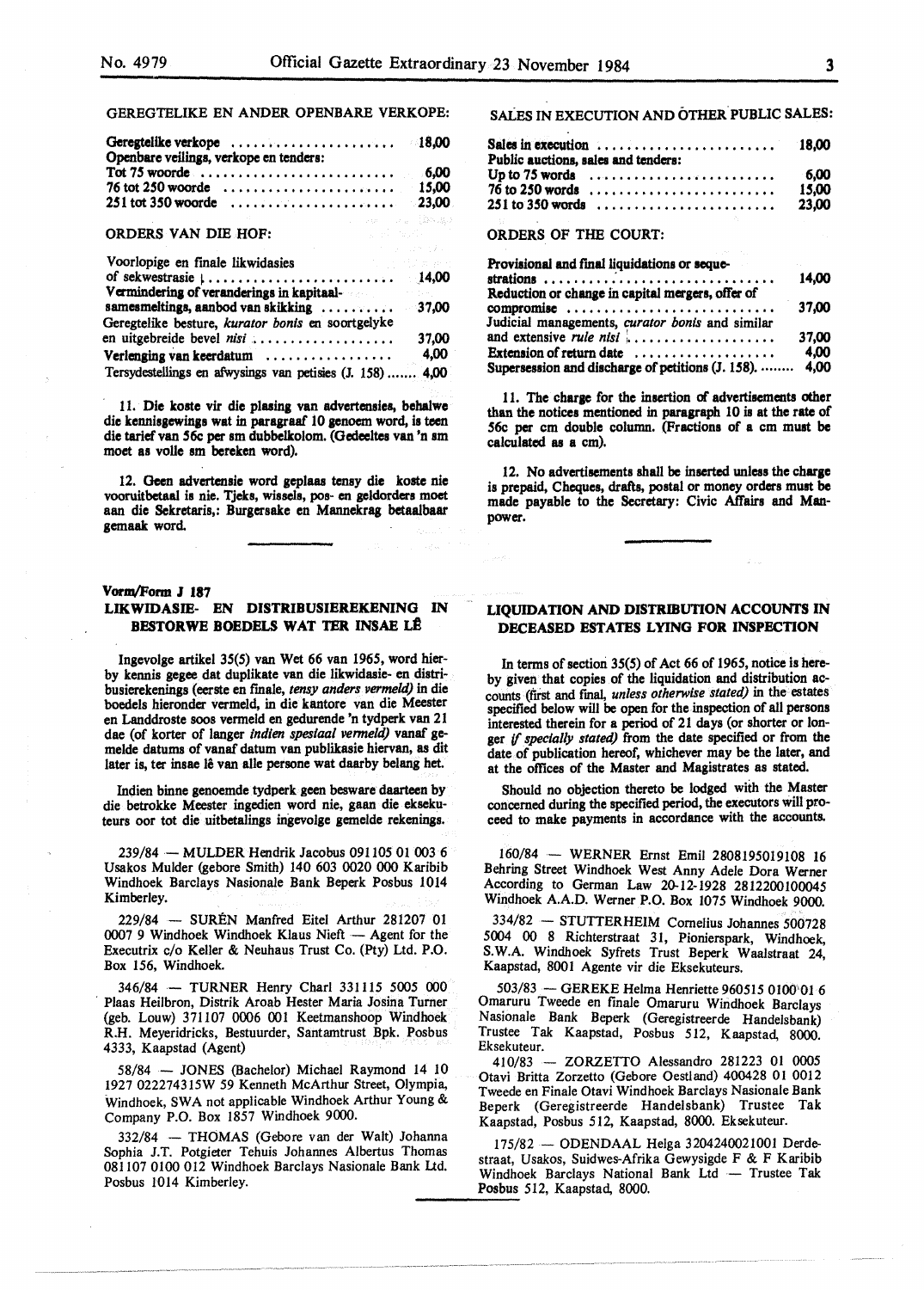#### **Vorm/Form J 193**

#### **KENNISGEWING AAN KREDITEURE IN BBSTOR· WE BOBDELS**

Aile persone wat vorderinge bet teen die boedels hieronder vermeld, word hierby versoek om hul vorderinge by die betrokke eksekuteurs en binne 'n tydperk van 30 dae (of andersins soos aangedui) gereken vanaf die datum van publikasie hiervan in te lewer. Die inligting word verstrek in die volgorde: Boedelnommer, familienaam en voorname, geboortedatum, persoonsnommer, laaste datum, familienaam, geboortedatum en persoonsnommer; naam en adres van eksekuteurs of gemagtigde agent, tydperk toegelaat vir lewering van vorderings *indien anders as 30 dae*.

211/84 - BONTHUYS Jan Abram Windhoek 21 Januarie 1935 350121 5023 00 7 Huis 124, Oshakati 29 April 1984 Maria Cathrina Bonthuys (gebore Sounes) Barclays Nasionale Bank Beperk, Posbus 1014 Kimberley.

489/84 - WENTZEL Hermanus Jacobus Windhoek 8.7.1925 250708 01 OOll 3 Fire Brigade Flats Windhoek 27.10.1984 Bank Windhoek Beperk Posbus 15 Windhoek.

> 425/84 - VILJOEN Ralph Thomas Windhoek 14 Oktober 1916 161014 5031 00 6 Vredehof nommer 5D, Windhoek 25 September 1984 Barclays Nasionale Bank Beperk, Posbus 1014 Kimberley.

#### **NOl'ICE TO CREDITORS** IN **DECEASED ESTATES**

All **persons having claims against the estates mentioned below are hereby called** upon to **lodge their claims with the**  executors concerned, within 30 days (or **otherwise as** indicated) calculated from the date of publication hereof. The information is given in the following order: Estate number, **surname and christian names, date or** birth, identity number, **last address, date·of death; surviving spouse's names, surna-** me date or birth and identity number; name and address of executor or authorised agent, period allowed for lodgement or *claims* If *other than 30 days.* 

475/84 - HACKER Friedrich Anton Windhoek 20.9.1914 140920 5002 00 1 Windhoek 19/10/1984 Mathilda Rosa Hacker 10-7-1923 230710 01 0009 6 Klaus Nieft - Executor c/o Keller & Neuhaus Trust Co. (Pty) Ltd. P.O. Box 156, Windhoek.

499/83 LOVELL Michael David Windhoek 16/12/1939 3702165055003 Metjestraat 20 Klein Windhoek 4/10/1983 Mev Marlene Lovell Posbus 20167 Windhoek. Alberts v Biljon & Schickerling Posbus 204 Roodepoort 1725.

# Vorm/Form 2

# **BYEENKOMS VAN SKULDEISERS** IN **GESEK-**WESTREERDE BOEDELS OF MAATSKAPPYE IN **LIK.WIDASIE**

lngevolge artikels 41 en 42 van die Insolvensiewet, 1936, artikels 179 en 182 van die Maatskappywet, 1926, en artikels 339 en 336 van die Maatskappywet, 1973, word hierby kennis **gegee** dat •n byeenkoms van skuldeisers in die **gesek**westreerde boedels of maatskappye in likwidasie hieronder vermeld,- gehou sat word met aanduiding van die nommer van boedel/maatskappy; die naam en beskrywing van· boedel/maatskappy; die datum. uur en plek van byeenkoms en die doel van byeenkoms.

In 'n plek waarin 'n kantoor van 'n Meester is, word die byeenkoms voor die Meester gehou en in ander plekke voor die Landdros.

W4/84 Insolvent Estate A. Jooste Wednesday, 5th December 1984 at 10.00 a.m. at the Office of the Master of the Supreme Court Windhoek Special Meeting of Creditors 1 for proof of further claims I.R. McLaren Trustee Trust & 1Mining Co. (Pty) Ltd. P.O. Box 82 Windhoek 9000.

## **MEETING OF CREDITORS** IN **SEQVBSTRATED ESTATES OR COMPANIES BEING WOUND UP**

Pursuant to section 41 and 42 of the Insolvency Act, 1936, section 179 and 182 of the Companies Act, 1926, and section 339 and 366 of the Companies Act, 1973, notice is hereby given that a meeting of creditors will be held in the sequestrated estate or companies being wound up mentioned below, indicating the number of estate/company: the name and description of estate/company; the date, hour and place of meeting and the purpose of meeting.

Meetings in a place in which there is a Master's Office, will be held before the Master; elsewhere they will be held before the Magistrate. 计传感型 机

W9/84 - Insolvent Estate; Nicolaas Hendrik van Zyl On Wednesday 5th December 1984 at the offices of the Master of the Supreme Court Windhoek at 10h00 a.m. Further proof of claims.

Dr. O.RC. Herrigel c/o Security Trust- **SW A** (Pty) Ltd **P.O.**  Box 3599 Wjndhoek 9000. Filmsen.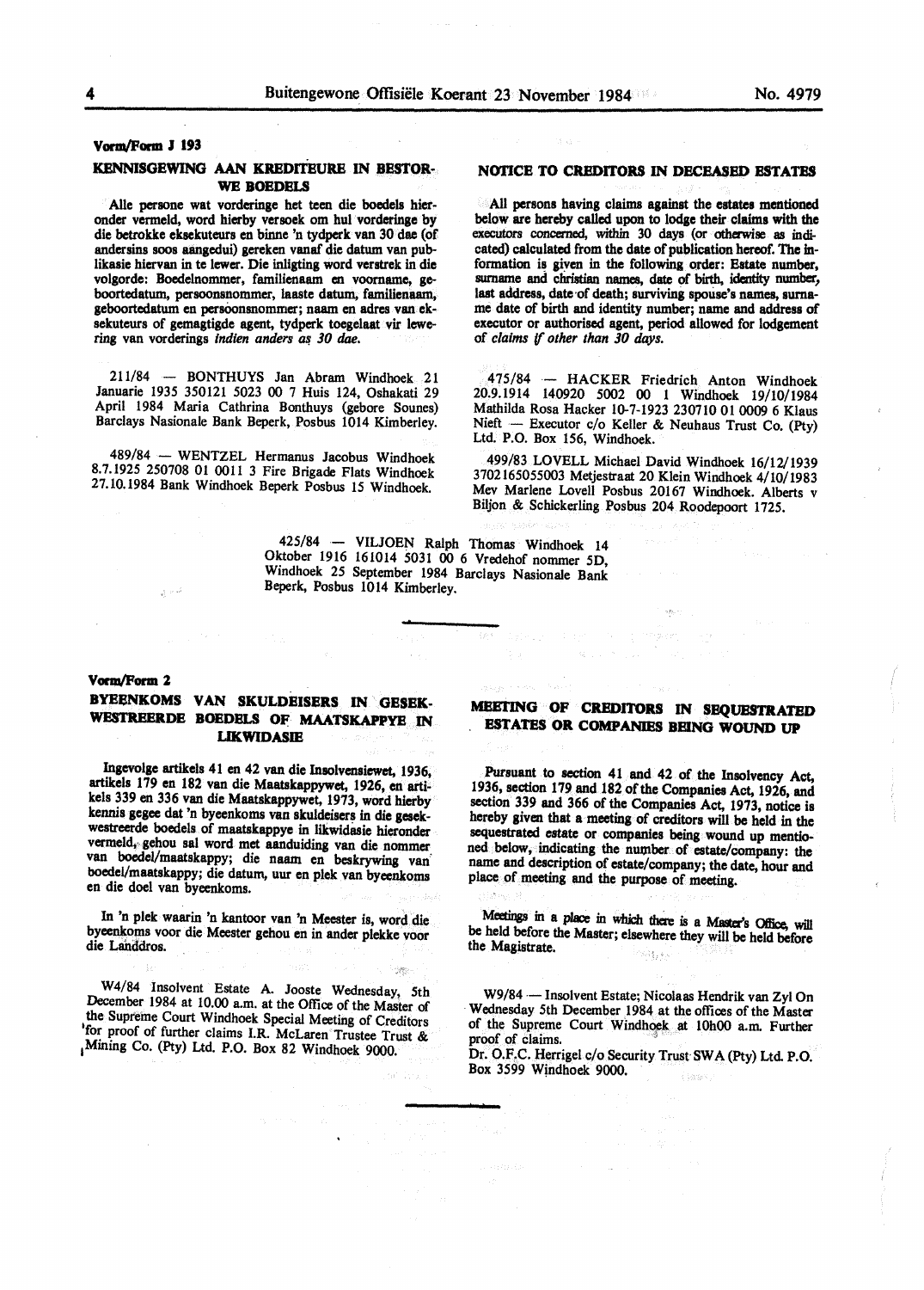#### **KENNISGEWING AAN KRBDITEURE** IN **BESTOR-WE BOEDELS**

Aile persone wat vorderinge bet teen die boedels in die bylae vermeld, word versoek om sodanige vorderings binne 'n tydperk van 30 dae (of andersins soos aangedui) vanaf die datum van publikasie hiervan by die betrokke eksekuteurs in te lewer.

# **NOTICE TO CREDITORS** IN **DECEASED ESTATES**

All persons having claims **against** the estates specified in the schedule, are called upon to lodge their claims with the executors concerned within a period of 30 days (or otherwise as indicated) from the date of publication hereof.

KLATT Maria Emistine Charlotee 26/12/.1892 92 1226 0005 105 Otjiwarongo 24/9/1984 30 days Windhoek SWA Agent for executrix Standard Bank **SW A** Ltd., (Registered Commercial Bank) Trustee Branch P.O. Box 2164 Windhoek 9000.

# vorm/Form 519

.<br>La vicció de esta familia a

# **LIKWIDASIE EN DISTRIBUSIEREKENING** IN **BE-STORWE BOEDEL WAT TER INSAE LÊ**

Ingevolge artikel 35(5) van Wet 66 van 1964 word hierby kennis gegee dat die likwidasie- en distribusierekening in die Boedel in die Bylae vermeld in die kantore van die Meester van die Hooggeregshof en Landdros soos vermeld vir 'n tydperk van 21 dae vanaf die datum van publikasie hiervan (of andersins soos aangedui) ter insae sal lê vir alle persone wat daarby belang het.

Indien geen besware daarteen by die Meester binne die gemelde tydperk ingedien word nie, sal die eksekuteur tot uitbetaling daarvolgens oorgaan.

### **LIQUIDATION AND DISTRIBUTION ACCOUNT** IN **DECEASED ESTATE LYING FOR INSPECTION**

In terms of section 35(5) of Act 66 of 1965 notice is hereby given that the liquidation and distribution account in the Estate specified in the Schedule will **be open** for inspection of all persons interested therein for a period of 21 days from the date of publication hereof (or otherwise as indicated} at the offices of the Master of the Supreme Court and Magistrate, as stated.

Should no objection thereto be lodged with the Master during the specified period, the Executor will proceed to make payment in accordance therewith.

447/84 - VISSER Aletta Catharina 920923 01 0001 6 Okahandja Eerste en Finale 23/11/84 Windhoek Okahandja Standard Bank SWA Ltd., (Registered Commercial Bank) Trustee Branch P.O. Box 2164 Windhoek 9000.

#### Vorm/Form 297

#### KENNISGEWING VIR VERKIESING VAN EKSEKU-**TEURS EN/OF VOOGDE**

#### **VF.RKIESING VAN EKSEKUI'EURS EN VOOGDE**

Aangesien die Boedels van die Persone vermeld in onderstaande Bylae nie verteenwoordig is nie, word hierby deur Meester van die Hooggeregshof van Suidwes-Afrika aan belanghebbendes kennis gegee, dat byeenkomste ten opsigte van die verskillende Boedels op die datums, tye en plekke vermeld, gehou sal word met die doel om 'n Persoon of Persone te kies vir goedkeuring deur die Meester as geskik en bekwaam om deur horn aangestel te word as Eksekuteurs of Voogde, na gelang van omstandighede.

In 'n stad waarin 'n Kantoor van 'n Meester is, word die byeenkoms voor die Meester gehou en in ander plekke voor die Landdros.

L.W. - Items aan die linkerkant moet 'n \* gemerk, dui aan die verkiesing van 'n Voog; andersins word 'n Eksekuteur gekies.

# **NOTICE FOR ELECTION OF EXECUTORS AND/OR TUTORS.**

#### **ELECTION OF EXECUTORS AND TUTORS**

The Estates of the Persons mentioned in the subjoined Schedule being unrepresented, interested, parties are hereby given notice by the Master of the Supreme Court of South West Africa, that meetings will be held in several Estates at the dates, times and places specified, for the purpose of selecting some Person or Persons, for approval by the respective Master, as fit and proper to be appointed by them as Executors or Tutors, as the case may be.

Meetings in a town in which there is a Master's Office, will be held before the Master; elsewhere they will be held before the Magistrate.

N.B. - Items indicated by  $a^*$  on the left hand side, denote the election of a Tutor; otherwise an Executor is to be elected.

495/84 - RECHNER Frank Eric Pensioenaris 23 September 1984 Windhoek 7-12-1984 10h00 Suidwes-Afrika Meester van die Hooggeregshof P.Sak Xl3190 Windhoek, SWA 9000.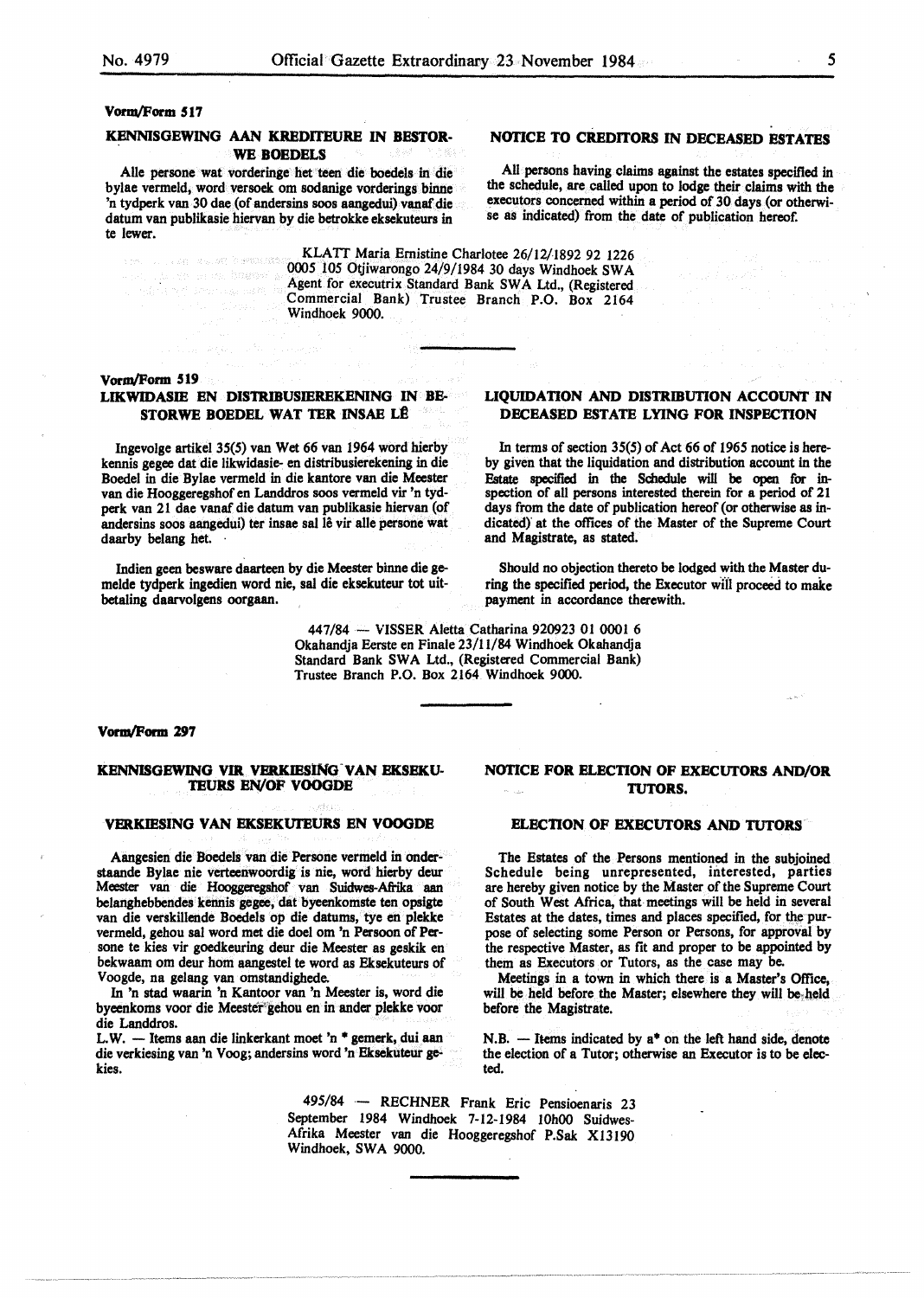#### **VOl'IQ/Form** *l* **29**

# **EERSTB BYEENKOMSTE VAN SKULDBISERS, KONTRIBUANTE, LEDE OF SKULDBRIEFHOUERS VAN GESEKWESTREERDE BOEDELS, MAATSKAP-PYE IN LIKWIDASIB OF ONDER VOORLOPIGE GEREGTBLIKE BESTUUR**

Nademaal die boedels of maatskappye hieronder vermeld op las van die Hooggeregshof van Suidwes-Afrika gesekwestreer, gelikwideer of onder voorlopige geregtelike bestuur geplaas is, word hierby deur die Meesters van die Hooggeregshof ingevolge artikels 17(4) en 40(1) van die Insolvensiewet, 1936, artikels 119(3), 125(1) en 196bls(4) van die Maatskappywet, 1936, 1926, en artikels 356(1), 364(1) en 429 van die Maatskappywet, 1973, kennis gegee dat 'n eerste byeenkoms van skuldeisers, kontribuante, lede of skuldbriethouers van genoemde boedels of maatskappye op die datums, ure en plekke hieronder vermeld, vir die bewys van eise teen die boedels of maatskappye, die verkiesing van kurators, likwidateurs of geregtelike bestuurders of bestuurders of voorlopige geregtelike bestuurders, of vir die doeleindes bedoel in artikel 364 of 431 van Wet 61 van 1973, na gelang van die geval, gehou sal word.

In 'n plek waarin 'n kantoor van 'n Meester is, word die byeenkoms voor die Meester en op ander plekke voor die Landdros gehou.

# FIRST MEETINGS OF CREDITORS, CONTRIBU-TORIES, MEMBERS OR DEBENTURE-HOLDERS OF **SEQUESTRATED ESTATES, COMPANIES BEING WOUND UP OR PLACED UNDER PROVISIONAL JUDICIAL MANAGEMBNI'**

The estates and companies mentioned below having been placed under sequestration, being wound up or having been placed under provisional judicial management by order of the Supreme Court of South Africa, Masters of the Supreme Court hereby given notice, pursuant to section 17(4) and 40(1) of the Insolvency Act, 1936, section 119(3), 125 (I) and *196bis* (4) of the Companies Act, 1926, and sec-tions 356(1), 364(1) and 429 of the Companies Act, 1973, that first meeting of creditors, contributories, members or **deben**ture-holders of the said estates or companies **will be** held on the dates and at the times and places mentioned below, for proof of claims against the estates or companies, the election of trustees, liquidators or judicial managers or managers or provisional judicial managers or for the purposes referred to in section 364 or 431 of Act 61 of 1973, as the case may be.

Meetings in a place in which there is a Master's office, will be held before the Master; elsewhere they will be held before' the Magistrate.

116948047 7177

W24/84 E. Hiilbich (Pty) Ltd. P.O. Box 16 Karibib 5/10/1984 2/11/1984 Supreme Court of South West Africa 5/12/1984 at 10h00 Master of the Supreme Court Windhoek P.Bag Xl3190 Windhoek SWA 9000.

> **6. 平安显 (20)** and 209 mar 1

#### **NOTICE**

#### **SYFRETS TRUST LIMITED 24, WALE STREET, CAPE TOWN**

## **(SECTION 75 OF ACT NO. 66 OF 1965)**

#### **In the matter of FERDINAND WILHELM KARL PAUL ALBRECHT (UNDER CURATORSHIP NO. 514/83)**

Notice is hereby given in tenns of Section 75 of the Administration of Estates Act 1965 (No. 66 of 1965) that Karl Horst Schmitz as Manager for the time being of Syfrets Trust Limited 24, Wale Street, Cape Town, has by letters of curatorship dated 5th April, 1984, been appointed Curator Bonis to administer the Property of Ferdinand Wilhehn Karl Paul Albrecht who is resident at P.O. Box 6422, Windhoek, 9000 - Master of the Supreme Court, Windhoek, South West Africa.

#### **KENNISGEWING VAN EKSEKUTEUR**  (Ooreenkomstig Artikel 7 van die Boedelproklamasie (Rehoboth gebiet) 1941)

Kennis geskied hiermee dat ek, Rolf Dieter Wolfgang Riebel van Posbus I, Swabank Windhoek behoorlik aangestel js as eksekuteur in die boedel van wyle Hendrik Johannes Vries en ek doen hiermee 'n beroep op alle persone wat vorderings teen die boedel het, om sodanige vorderings binne 30 dae van datum hiervan by my in te dien.

Ek doen verder 'n beroep op al die persone wat geld aan die boedel skuld om sodanige skuld binne 30 dae vanaf datum hiervan aan my af te betaal.

Gedateer te Windhoek op hede die 23ste dag van November 1984.

**R. D. W. RIEBEL Eksekuteur.**